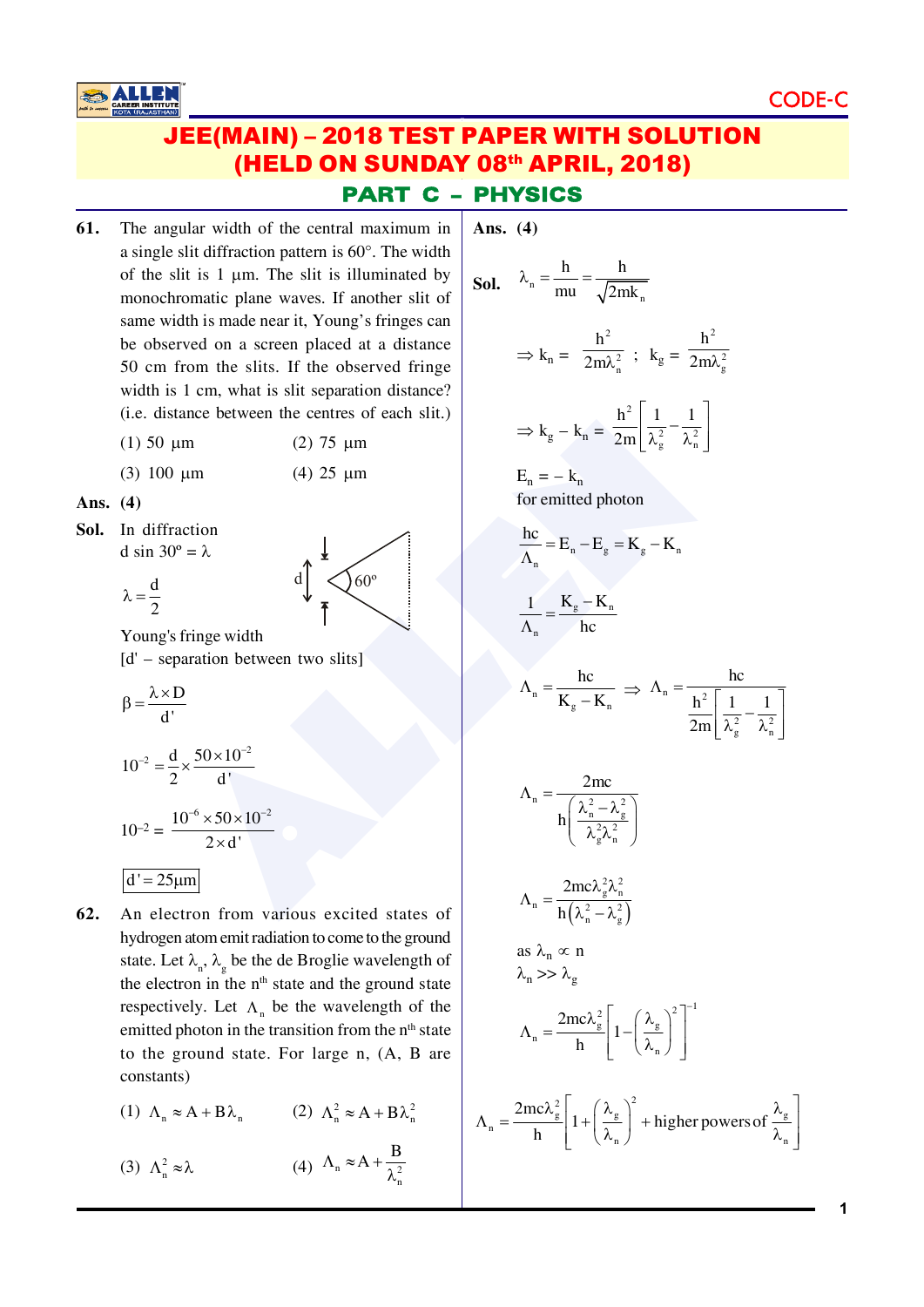

$$
\Lambda_{n} \approx A + \frac{B}{\lambda_{n}^{2}}
$$

where 
$$
A = \frac{2mc\lambda_g^2}{h}
$$

 $&\mathbf{B}$  =  $\frac{2mc\lambda_{g}^{4}}{h}$ **63.** The reading of the ammeter for a silicon diode in the given circuit is  $:$ 



- $(1)$  15 mA  $(2)$  11.5 mA
- $(3)$  13.5 mA  $(4)$  0
- **Ans. (2)**



Silicon diode is in forward bias. Hence across diode potential barrier  $\Delta V = 0.7$  volts

$$
I = \frac{V - \Delta V}{R} = \frac{3 - 0.7}{200}
$$

$$
= \frac{2.3}{200} = 11.5 \text{ mA}
$$

**64.** The density of a material in the shape of a cube is determined by measuring three sides of the cube and its mass. If the relative errors in measuring the mass and length are respectively  $1.5\%$  and  $1\%$ , the maximum error in determining the density is  $\therefore$ 

| $(1)$ 3.5 % | $(2)$ 4.5 % |
|-------------|-------------|
| $(3) 6 \%$  | $(4)$ 2.5 % |

**Ans. (2)**

**2**

**Sol.** Density = 
$$
\frac{\text{Mass}}{\text{Volume}}
$$
  

$$
\frac{1\Delta d}{d} = \frac{1\Delta M}{M} + \frac{3\Delta L}{L}
$$

$$
= 1.5 + 3(1)
$$

$$
= 4.5 \%
$$

**65.** An electron, a proton and an alpha particle having the same kinetic energy are moving in circular orbits of radii  $r_e$ ,  $r_p$ ,  $r_\alpha$  respectively in a uniform magnetic field B. The relation between  $r_e$ ,  $r_p$ ,  $r_\alpha$  is:-

(1) 
$$
r_e < r_p = r_\alpha
$$
\n(2)  $r_e < r_p < r_\alpha$ \n(3)  $r_e < r_\alpha < r_p$ \n(4)  $r_e > r_p = r_\alpha$ 

**Ans. (1)**

**Sol.** Radius of circular path in magnetic field is given

between r<sub>e</sub>, r<sub>p</sub>, r<sub>α</sub> is:

\n

| between r <sub>e</sub> , r <sub>p</sub> , r <sub>α</sub> is: |                                                                                                                                                                                                                                                                                                                                                                                                                                                                                                                                                                                                                                                                                                                                                                                                                                                                                                                                                                                                                                                                                |
|--------------------------------------------------------------|--------------------------------------------------------------------------------------------------------------------------------------------------------------------------------------------------------------------------------------------------------------------------------------------------------------------------------------------------------------------------------------------------------------------------------------------------------------------------------------------------------------------------------------------------------------------------------------------------------------------------------------------------------------------------------------------------------------------------------------------------------------------------------------------------------------------------------------------------------------------------------------------------------------------------------------------------------------------------------------------------------------------------------------------------------------------------------|
| between r <sub>e</sub> , r <sub>p</sub> , r <sub>α</sub> is: |                                                                                                                                                                                                                                                                                                                                                                                                                                                                                                                                                                                                                                                                                                                                                                                                                                                                                                                                                                                                                                                                                |
| the $(1)$ r <sub>e</sub> < r <sub>p</sub> = r <sub>α</sub>   | 200 r <sub>e</sub> < r <sub>p</sub> < r <sub>p</sub> < r <sub>p</sub> < r <sub>q</sub> < r <sub>p</sub> < r <sub>p</sub> < r <sub>p</sub> < r <sub>p</sub> < r <sub>p</sub> < r <sub>p</sub> < r <sub>p</sub> < r <sub>p</sub> < r <sub>p</sub> < r <sub>p</sub> < r <sub>p</sub> < r <sub>p</sub> < r <sub>p</sub> < r <sub>p</sub> < r <sub>p</sub> < r <sub>p</sub> < r <sub>p</sub> < r <sub>p</sub> < r <sub>p</sub> < r <sub>p</sub> < r <sub>p</sub> < r <sub>p</sub> < r <sub>p</sub> < r <sub>p</sub> < r <sub>p</sub> < r <sub>p</sub> < r <sub>p</sub> < r <sub>p</sub> < r <sub>p</sub> < r <sub>p</sub> < r <sub>p</sub> < r <sub>p</sub> < r <sub>p</sub> < r <sub>p</sub> < r <sub>p</sub> < r <sub>p</sub> < r <sub>p</sub> < r <sub>p</sub> < r <sub>p</sub> < r <sub>p</sub> < r <sub>p</sub> < r <sub>p</sub> < r <sub>p</sub> < r <sub>p</sub> < r <sub>p</sub> < r <sub>p</sub> < r <sub>p</sub> < r <sub>p</sub> < r <sub>p</sub> < r <sub>p</sub> < r <sub>p</sub> < r <sub>p</sub> < r <sub>p</sub> < r <sub>p</sub> < r <sub>p</sub> < r <sub>p</sub> |

For electron

$$
r_e = \frac{\sqrt{2K m_e}}{eB} \qquad ...(i)
$$

For proton

 $r_{\rm p}$ 

$$
=\frac{\sqrt{2K m_p}}{eB} \qquad ...(ii)
$$

For  $\alpha$  particle

$$
r_{\alpha} = \frac{\sqrt{2K m_{\alpha}}}{q_{\alpha} B} = \frac{\sqrt{2K 4m_{p}}}{2eB} = \frac{\sqrt{2K m_{p}}}{eB} ...(iii)
$$

as  $m_e < m_p$  so  $r_e < r_p = r_\alpha$ 

**66.** Three concentric metal shells A, B and C of respective radii a, b and c  $(a < b < c)$  have surface charge densities  $+\sigma$ ,  $-\sigma$  and  $+\sigma$  respectively. The potential of shell  $\overline{B}$  is :-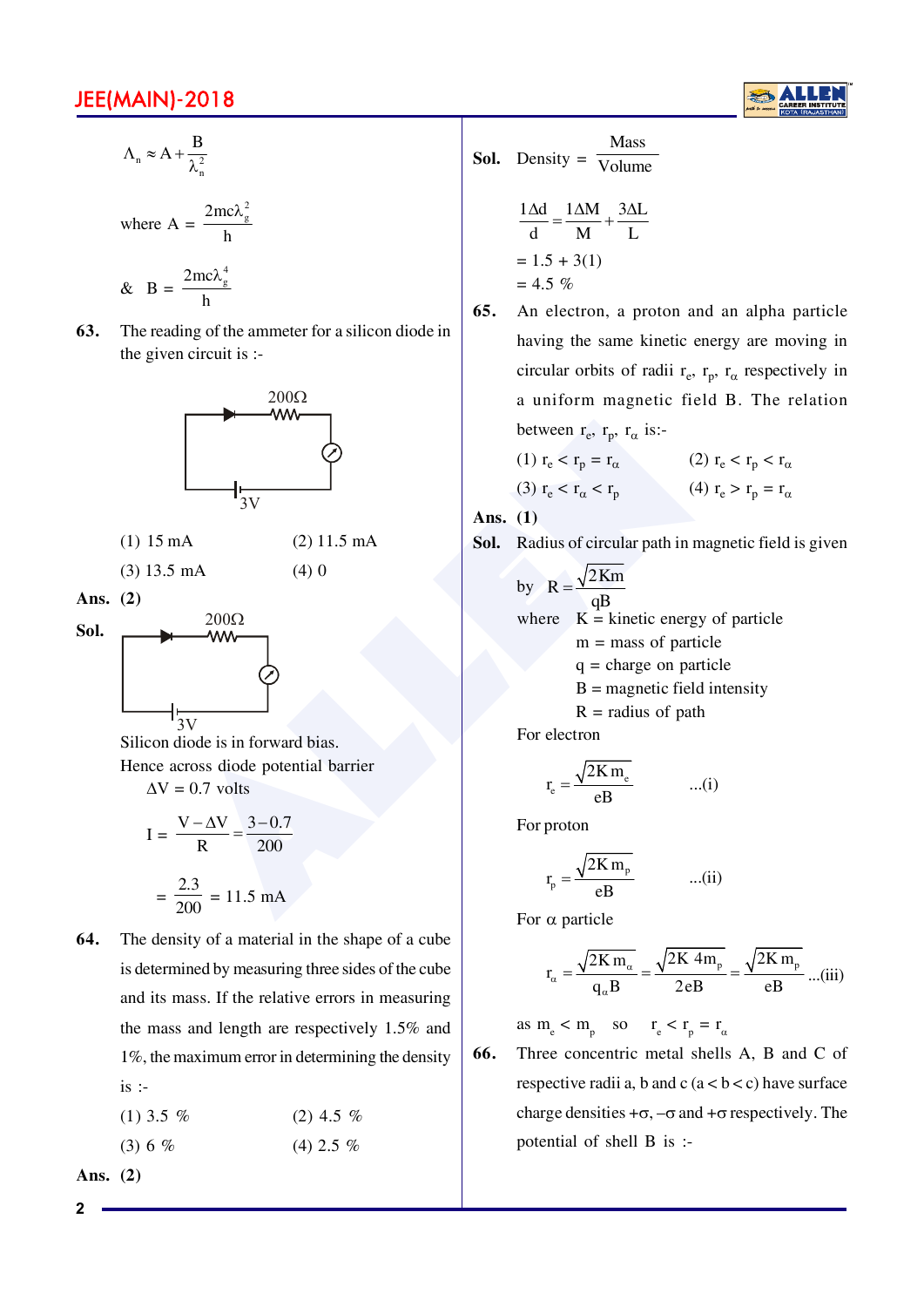

$$
(1) \frac{\sigma}{\epsilon_0} \left[ \frac{a^2 - b^2}{b} + c \right]
$$

$$
(2) \frac{\sigma}{\varepsilon_0} \left[ \frac{b^2 - c^2}{b} + a \right]
$$

$$
(3) \frac{\sigma}{\epsilon_0} \left[ \frac{b^2 - c^2}{c} + a \right]
$$

$$
(4) \frac{\sigma}{\varepsilon_0} \left[ \frac{a^2 - b^2}{a} + c \right]
$$

Ans.  $(1)$ 

Sol.



$$
V_{\text{outside}} = \frac{V}{r}
$$

where r is distance of point from the centre of

shell  $V_{inside} = \frac{KQ}{R}$ 

where 'R' is radius of the shell

$$
V_B = \frac{Kq_A}{r_b} + \frac{Kq_B}{r_b} + \frac{Kq_C}{r_c}
$$
  

$$
V_B = \frac{1}{4\pi\epsilon_0} \left[ \frac{\sigma 4\pi a^2}{b} - \frac{\sigma 4\pi b^2}{b} + \frac{\sigma 4\pi c^2}{c} \right]
$$
  

$$
V_B = \frac{\sigma}{\epsilon_0} \left[ \frac{a^2 - b^2}{b} + c \right]
$$

67. Two masses  $m_1 = 5kg$  and  $m_2 = 10kg$ , connected by an inextensible string over a frictionless pulley, are moving as shown in the figure. The coefficient of friction of horizontal surface is 0.15. The minimum weight m that should be put on top of  $m_2$  to stop the motion  $is$ :



$$
50 - T = 5 \times a
$$
  
\n
$$
T - 0.15 \text{ (m + 10)} g = (10 + m)a
$$
  
\n
$$
a = 0 \text{ for rest}
$$
  
\n
$$
50 = 0.15 \text{ (m + 10)} 10
$$
  
\n
$$
5 = \frac{3}{20} \text{ (m + 10)}
$$
  
\n
$$
\frac{100}{3} = m + 10
$$
  
\n
$$
m = 23.3 \text{ kg}
$$

68. A particle is moving in a circular path of radius a under the action of an attractive potential U =  $-\frac{k}{2r^2}$ . Its total energy is :-

$$
(1) \frac{k}{2a^2}
$$
 (2) Zero

$$
(3) \ -\frac{3}{2} \frac{k}{a^2} \qquad \qquad (4) \ -\frac{k}{4a^2}
$$

Ans.  $(2)$ 

**Sol.** 
$$
F = -\frac{\partial u}{\partial r} = \frac{K}{r^3}
$$

Since it is performing circular motion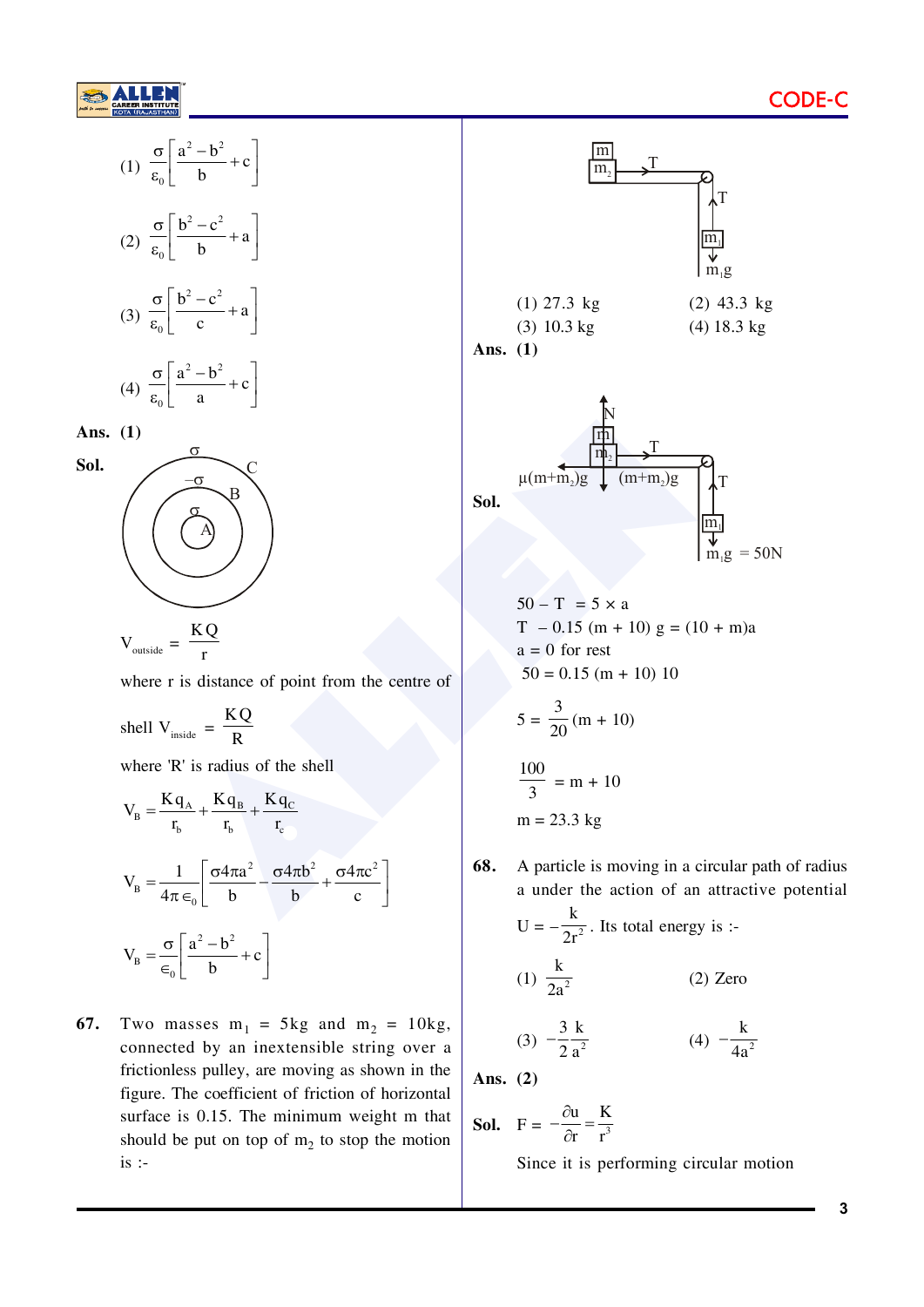

$$
F = \frac{mv^2}{r} = \frac{K}{r^3}
$$

$$
mv^2 = \frac{K}{r^2}
$$

$$
\Rightarrow K.E. = \frac{1}{2}mv^2 = \frac{K}{2r^2}
$$

Total energy =  $P.E. + K.E.$ 

$$
= -\frac{K}{2r^2} + \frac{K}{2r^2} = \text{Zero}
$$

69. A parallel plate capacitor of capacitance 90 pF is connected to a battery of emf 20V. If a dielectric material of dielectric constant  $K = \frac{5}{3}$  is inserted between the plates, the magnitude of the induced charge will be :-

| $(1)$ 0.3 n C | $(2)$ 2.4 n C |
|---------------|---------------|
| $(3)$ 0.9 n C | (4) 1.2 n C   |
|               |               |

Ans.  $(4)$ 



 $=3nC$ 

induced charges on dielectric

$$
Q_{ind} = Q \left( 1 - \frac{1}{K} \right) = 3nC \left( 1 - \frac{3}{5} \right) = 1.2 nC
$$

70. A silver atom in a solid oscillates in simple harmonic motion in some direction with a frequency of  $10^{12}/sec$ . What is the force constant of the bonds connecting one atom with the other ? (Mole wt. of silver  $=108$  and Avagadro number =  $6.02 \times 10^{23}$  gm mole<sup>-1</sup>)  $(1)$  7.1 N/m  $(2)$  2.2 N/m  $(3)$  5.5 N/m $(4)$  6.4 N/m  $\overline{1}$ 

Ans. 
$$
(1)
$$

Sol. Time period of SHM is given by

$$
T = 2\pi \sqrt{\frac{m}{k}}
$$
  
frequency =  $\frac{1}{2\pi} \sqrt{\frac{k}{m}} = 10^{12}$   
where m = mass of one atom

$$
= \frac{108}{(6.02 \times 10^{23})} \times 10^{-3} \text{kg}
$$

$$
\frac{1}{2\pi}\sqrt{\frac{k}{108\times10^{-3}}\times6.02\times10^{23}} = 10^{12}
$$

On solving  $K = 7.1$  N/m

71. It is found that if a neutron suffers an elastic collinear collision with deuterium at rest, fractional loss of its energy is  $p_d$ ; while for its similar collision with carbon nucleus at rest, fractional loss of energy is  $p_c$ . The values of  $p_d$  and  $p_c$  are respectively :

$$
(1) (-28, -89) \qquad (2) (0, 0)
$$
  

$$
(3) (0, 1) \qquad (4) (-89, -28)
$$

Ans.  $(4)$ 

**Sol.** Let initial speed of neutron is  $v_0$  and kinetic energy is K.

 $1<sup>st</sup>$  collision :

$$
\underset{m}{\underbrace{(n)}\xrightarrow{V_0}}\underset{2m}{\underbrace{(d)}}\Rightarrow\underset{m}{\underbrace{(n)}\xrightarrow{V_1}}\underset{2m}{\underbrace{(d)}\xrightarrow{V_2}}
$$

by momentum conservation

 $mv_0 = mv_1 + 2mv_2 \Rightarrow v_1 + 2v_2 = v_0$ <br>by  $e = 1$   $v_2 - v_1 = v_0$ 

$$
\Rightarrow \qquad v_2 = \frac{2v_0}{3} \; ; \; v_1 = -\frac{v_0}{3}
$$

$$
\text{fractional loss} = \frac{\frac{1}{2}mv_0^2 - \frac{1}{2}m\left(\frac{v_0}{3}\right)^2}{\frac{1}{2}mv_0^2}
$$

$$
\Rightarrow P_d = \frac{8}{9} \approx 89
$$

 $2<sup>nd</sup>$  collision :

$$
\begin{array}{ccc}\n\text{(n)} & \xrightarrow{V_0} & \text{(c)} \Rightarrow \text{(n)} & \xrightarrow{V_1} & \text{(c)} & \xrightarrow{V_2} \\
\text{m} & \text{12m} & \text{m} & \text{12m}\n\end{array}
$$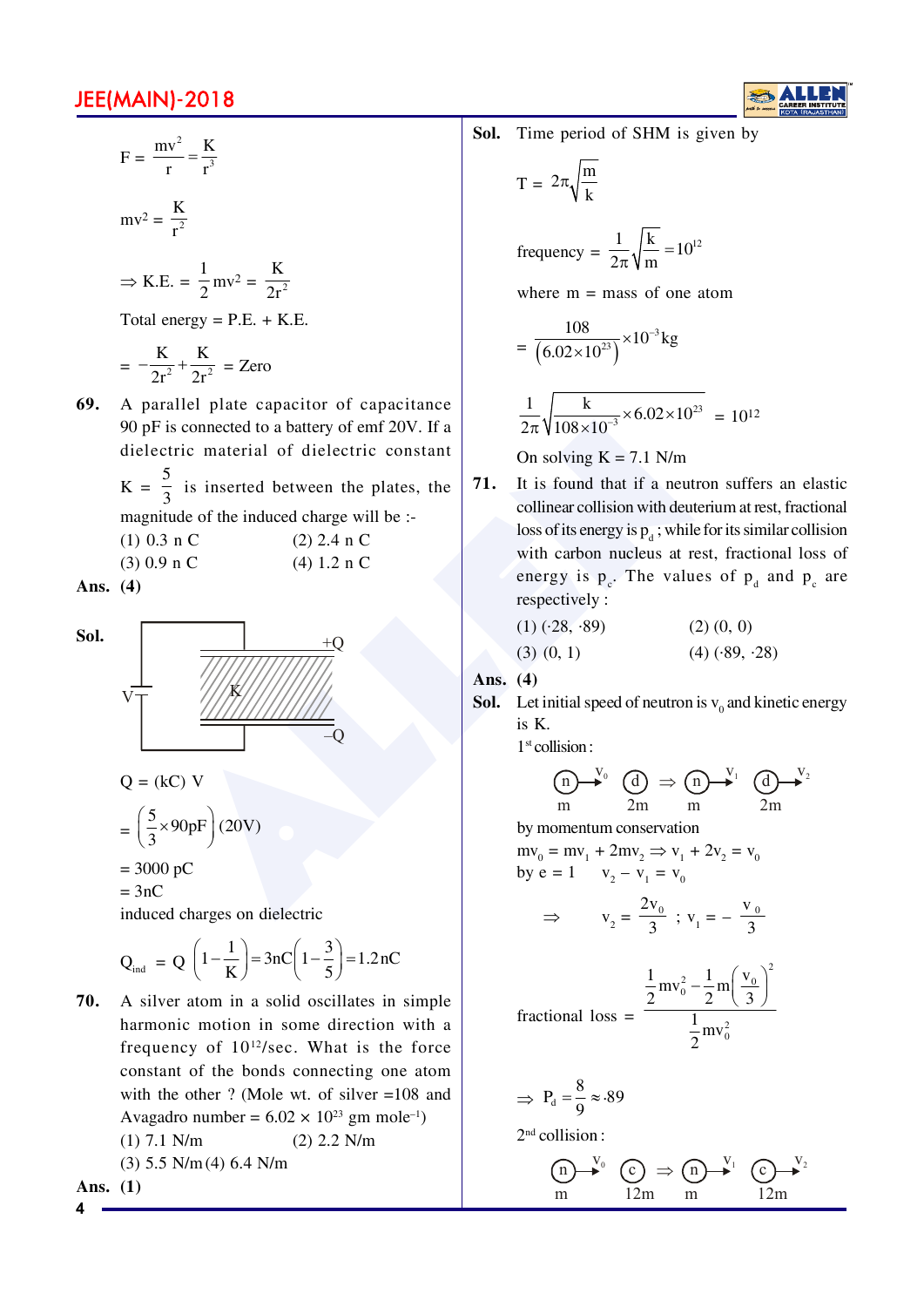## **CODE**

by momentum conservation

$$
mv_0 = mv_1 + 12mv_2
$$
  
\n
$$
\Rightarrow v_1 + 12v_2 = v_0
$$
  
\nby e = 1 \t\t\t $v_2 - v_1 = v_0$   
\n $v_2 = \frac{2v_0}{13}$  \t\t;  $v_1 = \frac{-11v_0}{13}$ 

Now fraction loss of energy

$$
\frac{P_c = \frac{1}{2}mv_0^2 - \frac{1}{2}m\left(\frac{11v_0}{13}\right)^2}{\frac{1}{2}mv_0^2} = \frac{48}{169} \approx 0.28
$$

72. The dipole moment of a circular loop carrying a current I, is m and the magnetic field at the centre of the loop is  $B_1$ . When the dipole moment is doubled by keeping the current constant, the magnetic field at the centre of the loop is B<sub>2</sub>. The

| ratio $\frac{B_1}{B_2}$ is : |                |
|------------------------------|----------------|
| $(1) \sqrt{3}$               | $(2) \sqrt{2}$ |
| (3) $\frac{1}{\sqrt{2}}$     | $(4)$ 2        |

Ans.  $(2)$ 

Sol. Dipole moment of circular loop is m  $m_1 = I.A = I.\pi R^2$  {R = radius of the loop}

$$
B_1 = \frac{\mu_0 I}{2R}
$$

moment becomes double

 $\Rightarrow$  R becomes  $\sqrt{2}R$  (keeping current constant)

$$
m_2 = I.\pi \ (\sqrt{2}R)^2 = 2.I\pi R^2 = 2m_1
$$

$$
B_2 = \frac{\mu_0 I}{2(\sqrt{2}R)} = \frac{B_1}{\sqrt{2}}
$$

$$
\frac{\mathbf{B}_1}{\mathbf{B}_2} = \sqrt{2}
$$

73. In a potentiometer experiment, it is found that no current passes through the galvanometer when the terminals of the cell are connected across 52 cm of the potentiometer wire. If the cell is shunted by a resistance of 5  $\Omega$ , a balance is found when the cell is connected across 40 cm of the wire. Find the internal resistance of the cell.

$$
(1) 1.5 \Omega \qquad (2) 2 \Omega
$$

$$
(3) 2.5 \Omega \qquad (4) 1 \Omega
$$

Ans. (1)

Sol. without shunting condition:



 $E_s = 52 \times x$ ... $(1)$ when balanced where,  $x =$  potential gradient of wire. with shunting condition



On balancing

$$
E_s - \frac{E_s}{(r+R)}r = 40 \times x \qquad \dots (2)
$$

On solving :

$$
\frac{(1)}{(2)} \Rightarrow \frac{1}{1 - \frac{r}{r + R}} = \frac{52}{40} \therefore r = 1.5 \text{ }\Omega
$$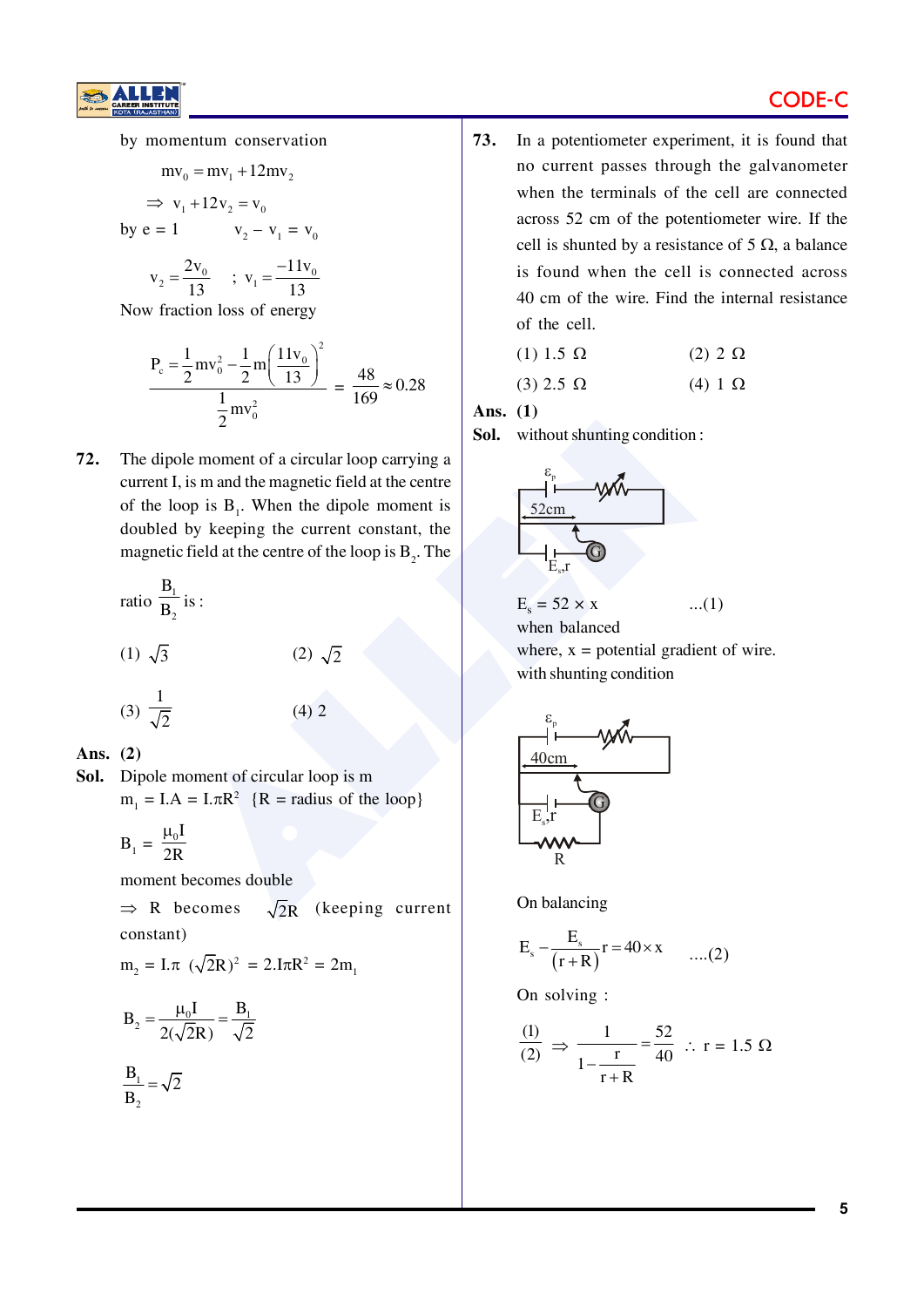74. A telephonic communication service is working at carrier frequency of 10 GHz. Only 10% of it is utilized for transmission. How many telephonic channels can be transmitted simultaneously if each channel requires a bandwidth of 5 kHz ?

(1) 
$$
2 \times 10^4
$$
  
(2)  $2 \times 10^5$   
(3)  $2 \times 10^6$   
(4)  $2 \times 10^3$ 

Ans.  $(2)$ 

Sol. Since the carrier frequency is distributed as band width frequency, so

> 10% of 10 GHz =  $n \times 5$  kHz where  $n = no$  of channels

$$
\frac{10}{100} \times 10 \times 10^{9} = n \times 5 \times 10^{3}
$$

 $n = 2 \times 10^5$  telephonic channels

- Unpolarized light of intensity I passes through 75. an ideal polarizer A. Another identical polarizer B is placed behind A. The intensity of light beyond B is found to be  $\frac{1}{2}$ . Now another identical polarizer C is placed between A and B. The intensity beyond B is now found to be  $\frac{1}{8}$ . The angle between polarizer A and C is :  $(1)$  30<sup>o</sup>  $(2)$  45<sup>o</sup>
	- $(3) 60^{\circ}$  $(4) 0^{\circ}$

Ans.  $(2)$ 

Sol. Axis of transmission of  $A \& B$  are parallel.



Now.



 $\theta = 45^{\circ}$ 76. On interchanging the resistances, the balance point of a meter bridge shifts to the left by 10 cm. The resistance of their series combination is  $1 k\Omega$ . How much was the resistance on the left

| $(1)$ 505 kO. | $(2)$ 550 kQ. |
|---------------|---------------|

slot before interchanging the resistances?

$$
(3) 910 k\Omega \qquad (4) 990 k\Omega
$$

Ans.  $(2)$ 

**Sol.**  $R_1 + R_2 = 1000 \Rightarrow R_2 = 1000 - R_1$ 



On balancing condition

 $R_1(100 - \ell) = (1000 - R_1)\ell$  $...(1)$ On Inter changing resistance



On balancing condition  $(1000 - R_1) (110 - \ell) = R_1 (\ell - 10)$ or R<sub>1</sub> ( $\ell$  – 10) = (1000 – R<sub>1</sub>)(110 –  $\ell$ ) ....(2)

6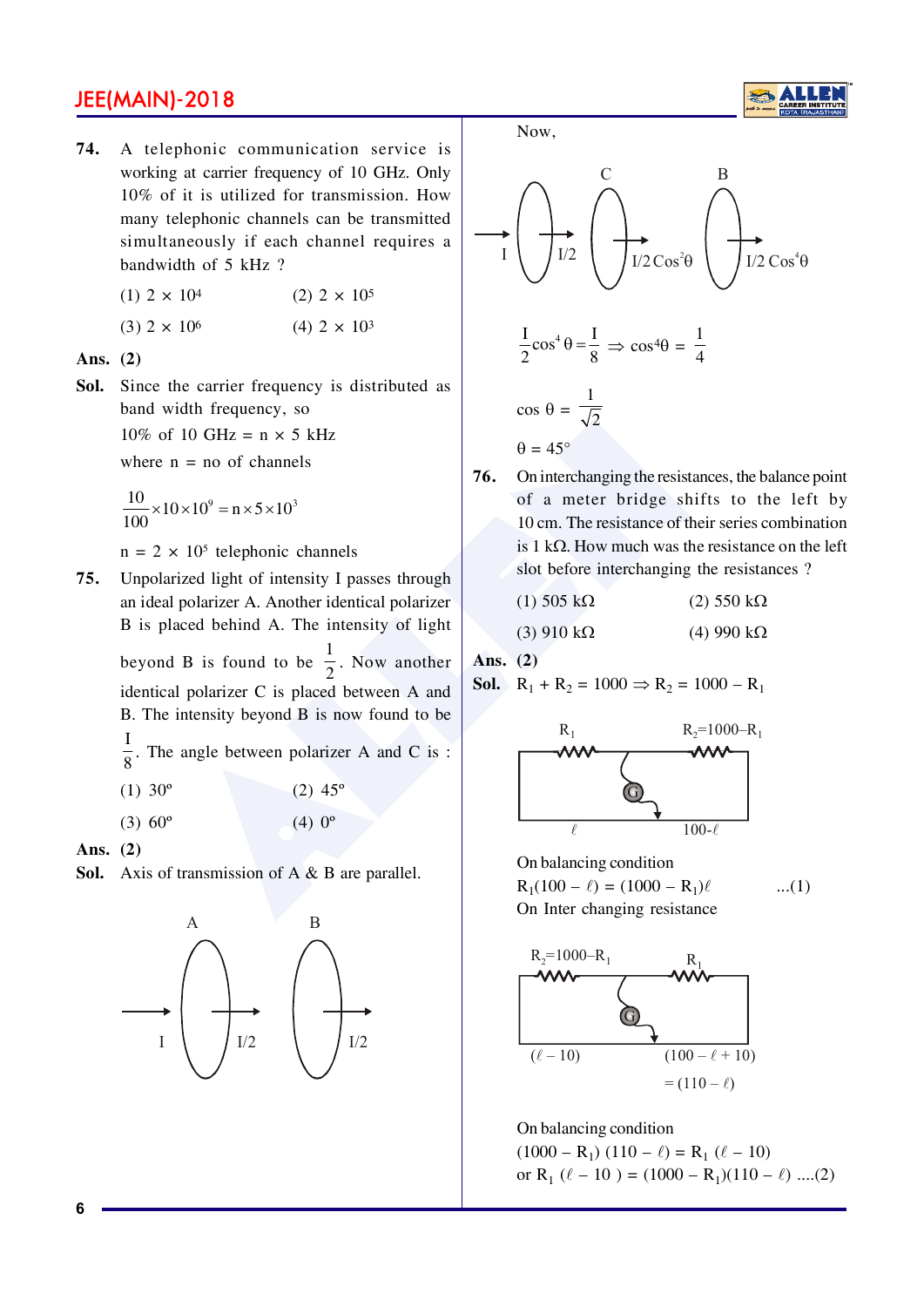

# CODE-

$$
\frac{100 - \ell}{\ell - 10} = \frac{\ell}{110 - \ell}
$$
\n⇒ (100 - \ell)(110 - \ell) = \ell(\ell - 10)  
\n⇒ 11000 - 100\ell - 110\ell + \ell^2 = \ell^2 - 10\ell  
\n⇒ 11000 = 200\ell  
\ell = 55  
\nPut in eq(1)  
\nR<sub>1</sub>(100 - 55) = (1000 - R<sub>1</sub>)55  
\nR<sub>1</sub>(45) = (1000 - R<sub>1</sub>)55  
\nR<sub>1</sub>(9) = (1000 - R<sub>1</sub>)11  
\n20 R<sub>1</sub> = 11000  
\nR<sub>1</sub> = 550

From a uniform circular disc of radius R and 77. mass 9M, a small disc of radius  $\frac{R}{3}$  is removed as shown in the figure. The moment of inertia of the remaining disc about an axis perpendicular to the plane of the disc and passing through centre of disc is:



- Ans.  $(4)$
- Sol. MOI of removed part about axis passing through COM  $\& \perp$  to plane of disc

$$
= I_{cm} + md^{2}
$$
  
=  $\frac{(m) (R/3)^{2}}{2} + m \left[ \frac{4R^{2}}{9} \right] = \frac{mR}{2}$ 

so MOI of remaining portion  $=$  [MOI of whole disc – MOI of removed part]

$$
= (9m)\frac{R^2}{2} - \frac{mR^2}{2} = \frac{mR^2}{2} [8]
$$
  
I<sub>remaining</sub> = 4mR<sup>2</sup>

78. In a collinear collision, a particle with an initial speed  $v_0$  strikes a stationary particle of the same mass. If the final total kinetic energy is 50 % greater than the original kinetic energy, the magnitude of the relative velocity between the two particles, after collision, is:

(1) 
$$
\sqrt{2}v_0
$$
 (2)  $\frac{v_0}{2}$ 

$$
(3) \frac{v_0}{\sqrt{2}} \tag{4} \frac{v_0}{4}
$$

Ans.  $(1)$ 

Sol. initial

(m)   
\n(m)   
\n
$$
\Rightarrow
$$
 (m)   
\n $\Rightarrow$  (m)   
\n $\frac{1}{2}$ mv<sub>1</sub><sup>2</sup> +   
\n $\frac{1}{2}$ mv<sub>2</sub><sup>2</sup> =   
\n $\frac{3}{2}$  (  
\n $\frac{1}{2}$ mv<sub>0</sub><sup>2</sup>)  
\n $\Rightarrow$  v<sub>1</sub><sup>2</sup> + v<sub>2</sub><sup>2</sup> =   
\n $\frac{3}{2}$ v<sub>0</sub><sup>2</sup> ....(1)

from momentum conservation  $mv_0 = m(v_1 + v_2)$  $...(2)$  $(v_1 + v_2)^2 = v_0^2$  $\Rightarrow$   $v_1^2 + v_2^2 + 2v_1v_2 = v_0^2$  $2v_1v_2 = -\frac{v_0^2}{2}$  $(v_1 - v_2)^2 = v_1^2 + v_2^2 - 2v_1v_2 = \frac{3}{2}v_0^2 + \frac{v_0^2}{2}$  $v_1 - v_2 = \sqrt{2}v_0$ 

79. An EM wave from air enters a medium. The electric fields are

$$
\vec{E}_1 = E_{01} \hat{x} \cos \left[ 2\pi v \left( \frac{z}{c} - t \right) \right] \text{ in} \quad \text{air} \quad \text{and}
$$

 $\vec{E}_2 = E_0 \hat{x} \cos[k(2z-ct)]$  in medium, where the wave number k and frequency y refer to their values in air. The medium is non-magnetic. If  $\epsilon_{r_i}$  and  $\epsilon_{r_2}$  refer to relative permittivity of air and medium respectively, which of the following options is correct?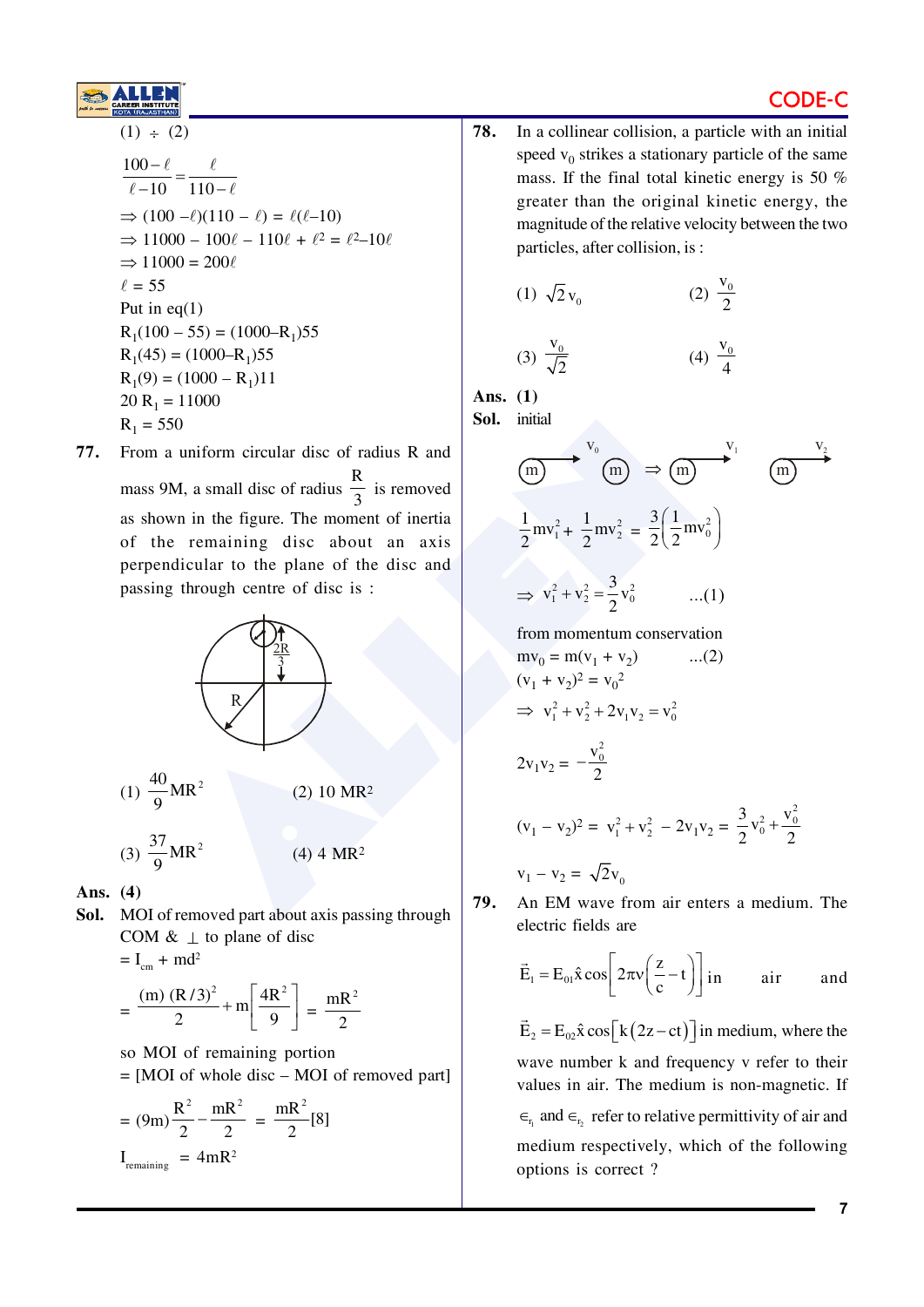

(1) 
$$
\frac{\epsilon_{r_1}}{\epsilon_{r_2}} = 2
$$
 (2)  $\frac{\epsilon_{r_1}}{\epsilon_{r_2}} = \frac{1}{4}$ 

(3) 
$$
\frac{\epsilon_{r_1}}{\epsilon_{r_2}} = \frac{1}{2}
$$
 (4)  $\frac{\epsilon_{r_1}}{\epsilon_{r_2}}$ 

 $\overline{4}$ 

Ans.  $(2)$ 

**Sol.** velocity of EM wave is given by  $\frac{1}{\sqrt{\mu \epsilon}}$ 

velocity in air =  $\frac{\omega}{k}$  = C

velocity in medium =  $\frac{C}{2}$ 

$$
\frac{\frac{1}{\sqrt{\epsilon_{\tau_i}}}}{\frac{1}{\epsilon_{\tau_2}}} = \frac{C}{\left(\frac{C}{2}\right)} = 2 \implies \frac{\epsilon_{\tau_1}}{\epsilon_{\tau_2}} = \frac{1}{4}
$$

For an RLC circuit driven with voltage of amplitude 80.

> $v_m$  and frequency  $w_0 = \frac{1}{\sqrt{LC}}$  the current exhibits resonance. The quality factor, Q is given by :

(1) 
$$
\frac{\omega_0 R}{L}
$$
  
(2)  $\frac{R}{(\omega_0 C)}$   
(3)  $\frac{CR}{\omega_0}$   
(4)  $\frac{\omega_0 L}{R}$ 

Ans.  $(4)$ 

- Quality factor =  $\frac{\omega_0 L}{R}$ Sol.
- 81. All the graphs below are intended to represent the same motion. One of them does it incorrectly. Pick it up.



#### Ans.  $(1)$

In this question option  $(2)$  and  $(4)$  are the Sol. corresponding position - time graph and velocity -position graph of option (3) and its distance - time graph is given as



Hence incorrect graph is option (1)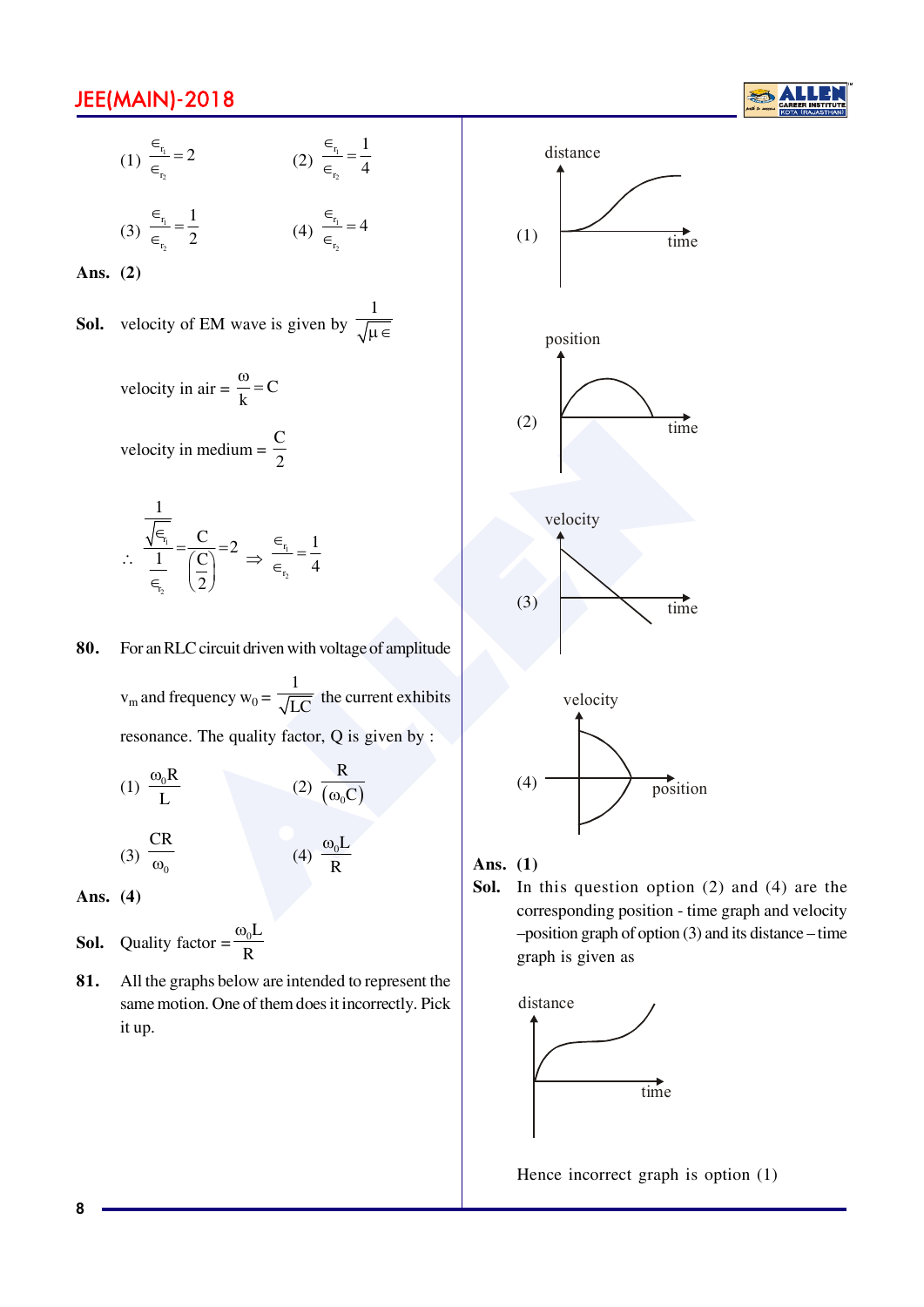82. Two batteries with e.m.f 12 V and 13 V are connected in parallel across a load resistor of 10 Ω. The internal resistances of the two batteries are 1  $\Omega$  and 2  $\Omega$  respectively. The voltage across the load lies between.

(1) 11.5 V and 11.6 V (2) 11.4 V and 11.5 V

(3) 11.7 V and 11.8 V (4) 11.6 V and 11.7 V Ans.  $(1)$ 



$$
r_{eq} = \frac{2 \times 1}{2 + 1} = \frac{2}{3} \Omega
$$

Now its equivalent circuit is :

$$
i = \frac{37/3}{10 + \frac{2}{3}} = \frac{37}{32}
$$
  
∴ V<sub>10Ω</sub> = i × 10 =  $\frac{37}{32} × 10 = \frac{370}{32} = 11.56$  volt  
Hence (1)

A particle is moving with a uniform speed in a 83. circular orbit of radius R in a central force inversely proportional to the n<sup>th</sup> power of R. If the period of rotation of the particle is T, then,

(1) 
$$
T \propto R^{\frac{n}{2}+1}
$$
  
\n(2)  $T \propto R^{(n+1)/2}$   
\n(3)  $T \propto R^{n/2}$   
\n(4)  $T \propto R^{3/2}$  for any n  
\n**Ans.** (2)

**Sol.** 
$$
m\omega^2 R = \text{Force } \alpha \frac{1}{R^n}
$$
  
\n $\Rightarrow \omega^2 \alpha \frac{1}{R^{n+1}}$   
\n $\Rightarrow \omega \alpha \frac{1}{R^{n+1}}$   
\n $\therefore \omega \alpha \frac{1}{R^{2n}}$   
\ntime period  $T = \frac{2\pi}{\omega}$   
\n $\propto R^{\frac{n+1}{2}}$ 

84. If the series limit frequency of the Lyman series is  $v_L$ , then the series limit frequency of the Pfund series is:

(1) 16 
$$
v_L
$$
 (2)  $v_L/16$ 

$$
(3) vL/25 \t\t(4) 25 vL
$$

Ans.  $(3)$ 

**Sol.** 
$$
hv = E_0 \left[ \frac{1}{n_1^2} - \frac{1}{n_2^2} \right]
$$

for Lyman series for series limit  $n_2 = \infty$ ,  $n_1 = 1$  $hv_{L} = E_{0}[1]$  $...(1)$ for p-fund series for series limit  $n_2 = \infty$ ,  $n_1 = 5$ 

$$
h\nu_p = E_0 \left[ \frac{1}{25} \right] \qquad \qquad ...(2)
$$

By dividing equation  $(1)$  and  $(2)$ 

$$
\frac{v_{\rm L}}{v_{\rm p}} = \frac{25}{1} \implies v_{\rm p} = v_{\rm L}/25
$$

85. In an a. c. circuit, the instantaneous e.m.f. and current are given by

 $e = 100 \sin 30 t$ 

$$
i = 20 \sin \left(30t - \frac{\pi}{4}\right)
$$

In one cycle of a.c., the average power consumed by the circuit and the wattless current are, respectively.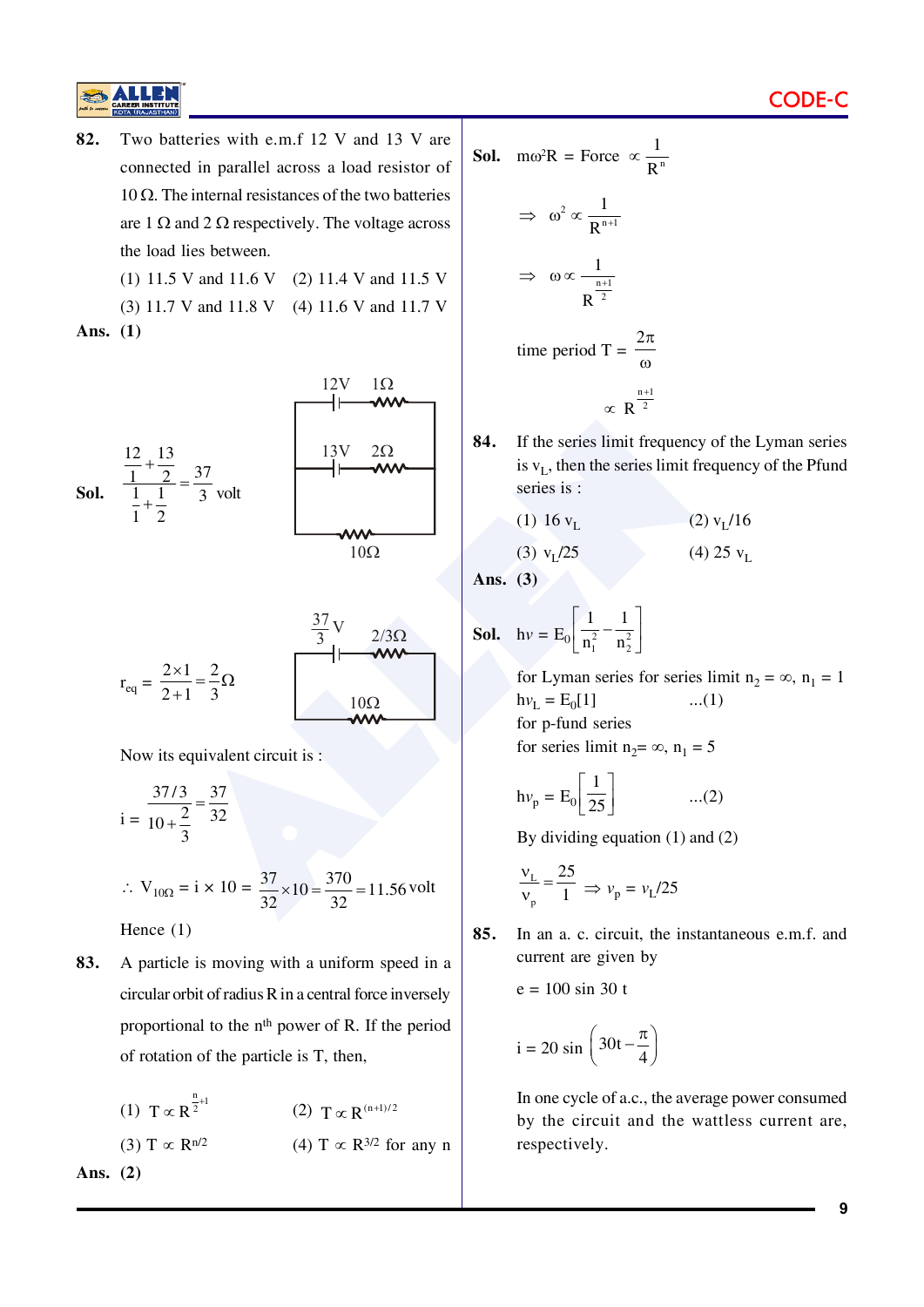

(1) 
$$
\frac{1000}{\sqrt{2}}
$$
, 10 (2)  $\frac{50}{\sqrt{2}}$ , 0  
(3) 50, 0 (4) 50, 10

Ans.  $(1)$ 

 $\mathbf{D}$ 

Sol.

$$
P_{avg} = V_{rms} I_{rms} \cos\theta
$$

$$
= \left(\frac{V_0}{\sqrt{2}}\right) \left(\frac{I_0}{\sqrt{2}}\right) \cos\theta
$$

$$
= \left(\frac{100}{\sqrt{2}}\right) \left(\frac{20}{\sqrt{2}}\right) \cos 45^\circ
$$

$$
= \frac{1000}{\sqrt{2}} \text{watt}
$$

wattless current =  $I_{rms}$  sin $\theta$ 

$$
= \frac{1_0}{\sqrt{2}} \sin \theta
$$

$$
= \frac{20}{\sqrt{2}} \sin 45^\circ
$$

$$
= 10 \text{ amp.}
$$

- 86. Two moles of an ideal monoatomic gas occupies a volume V at  $27^{\circ}$ C. The gas expands adiabatically to a volume 2V. Calculate (a) the final temperature of the gas and (b) change in its internal energy.
	- (1) (a) 195 K (b)  $-2.7$  kJ
	- (2) (a) 189 K (b)  $-2.7$  kJ
	- $(3)$  (a) 195 K (b) 2.7 kJ
	- (4) (a) 189 K (b) 2.7 kJ

Ans.  $(2)$ 

Sol. In an adiabatic process  $PV^{\gamma}$  = constant and,  $PV = nRT$ , gives

$$
\Rightarrow V^{\gamma-1} \propto \frac{1}{T}
$$

$$
\left(\frac{V_1}{V_2}\right)^{\gamma-1} = \left(\frac{T_2}{T_1}\right)
$$

$$
T_2 = T_1 \left(\frac{V_1}{V_2}\right)
$$

monoatomic gas :  $\gamma = \frac{5}{3}$ 

$$
\Rightarrow T_2 = (300 \text{ K}) \left(\frac{\text{V}}{2 \text{V}}\right)^{\frac{5}{3} - 1}
$$

 $= 189$  K (final temperature) change in internal energy

$$
\Delta U = n \frac{f}{2} R \Delta T
$$

$$
= 2 \left( \frac{3}{2} \right) \left( \frac{25}{3} \right) (-111)
$$

$$
= -2.7 \text{ kJ}
$$

87. A solid sphere of radius r made of a soft material of bulk modulus K is surrounded by a liquid in a cylindrical container. A massless piston of area a floats on the surface of the liquid, covering entire cross section of cylindrical container. When a mass m is placed on the surface of the piston to compress the liquid, the fractional decrement in the radius

of the sphere, 
$$
\left(\frac{dr}{r}\right)
$$
, is :

$$
(1) \frac{Ka}{3mg} \qquad (2) \frac{mg}{3Ka}
$$

$$
(3) \frac{mg}{Ka}
$$
 (4)  $\frac{Ka}{mg}$ 

Ans.  $(2)$ 

**Sol.** [Bulk Modulus = 
$$
\frac{\text{volumetric stress}}{\text{volumetric strain}}
$$
]

$$
K = \frac{mg}{a\left(\frac{dV}{V}\right)}
$$

$$
\frac{dV}{V} = \frac{mg}{Ka}
$$
 ...(i)

volume of sphere  $\rightarrow$  V =  $\frac{4}{3}\pi R^3$ 

Fractional change in volume 
$$
\frac{dV}{V} = \frac{3dr}{r}
$$
 ...(ii)

 $10<sup>1</sup>$